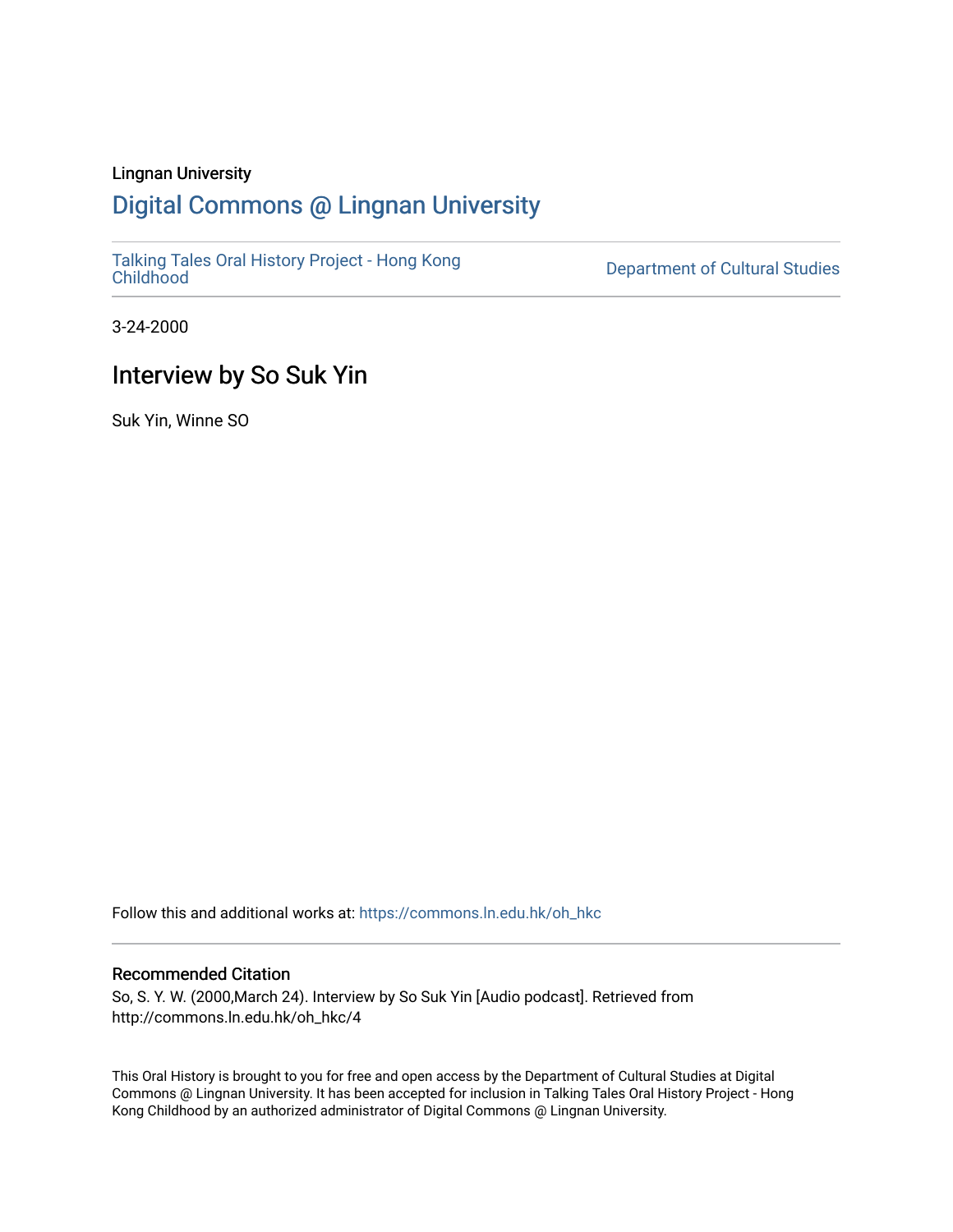## *GEN 210 VALUING CHILDHOOD* **Talking Tales Oral History Project "Hong Kong Childhood"**

| Date of interview  | $\therefore$ 24 March 2000                                            |
|--------------------|-----------------------------------------------------------------------|
|                    | Location of interview : Lingnan University Library at Conference room |
| <i>Interviewer</i> | $\therefore$ So Suk Yin                                               |
| <i>Interviewee</i> | : Wong Chi Keung                                                      |

### **Content of Interview:**

- Yin: Today is 24 March 2000. My name is So Suk Yin. Im pleasure to invite my best friends "Mr. Wong Chi Keung" to have an interview relating to his childhood life. Hi! Thank you for coming!
- Keung: You are welcome.
- Yin: First of all, I want to ask you some personal information. Where and when were you born?
- Keung: I was born in 27 August 1976 in China.
- Yin: How many brothers and sisters do you have?
- Keung: I have one younger brother.
- Yin: Who lived in the household apart from you?
- Keung: In my childhood life, I mainly lived with my mother. Before I'm 4 years old, I lived in a big house with my father, mother and brother. Afterwards, my father decided to emigrate to Hong Kong. Then my parents arranged my brothers living with my grandfather and grandmother. Therefore, only my mother and I lived in alone.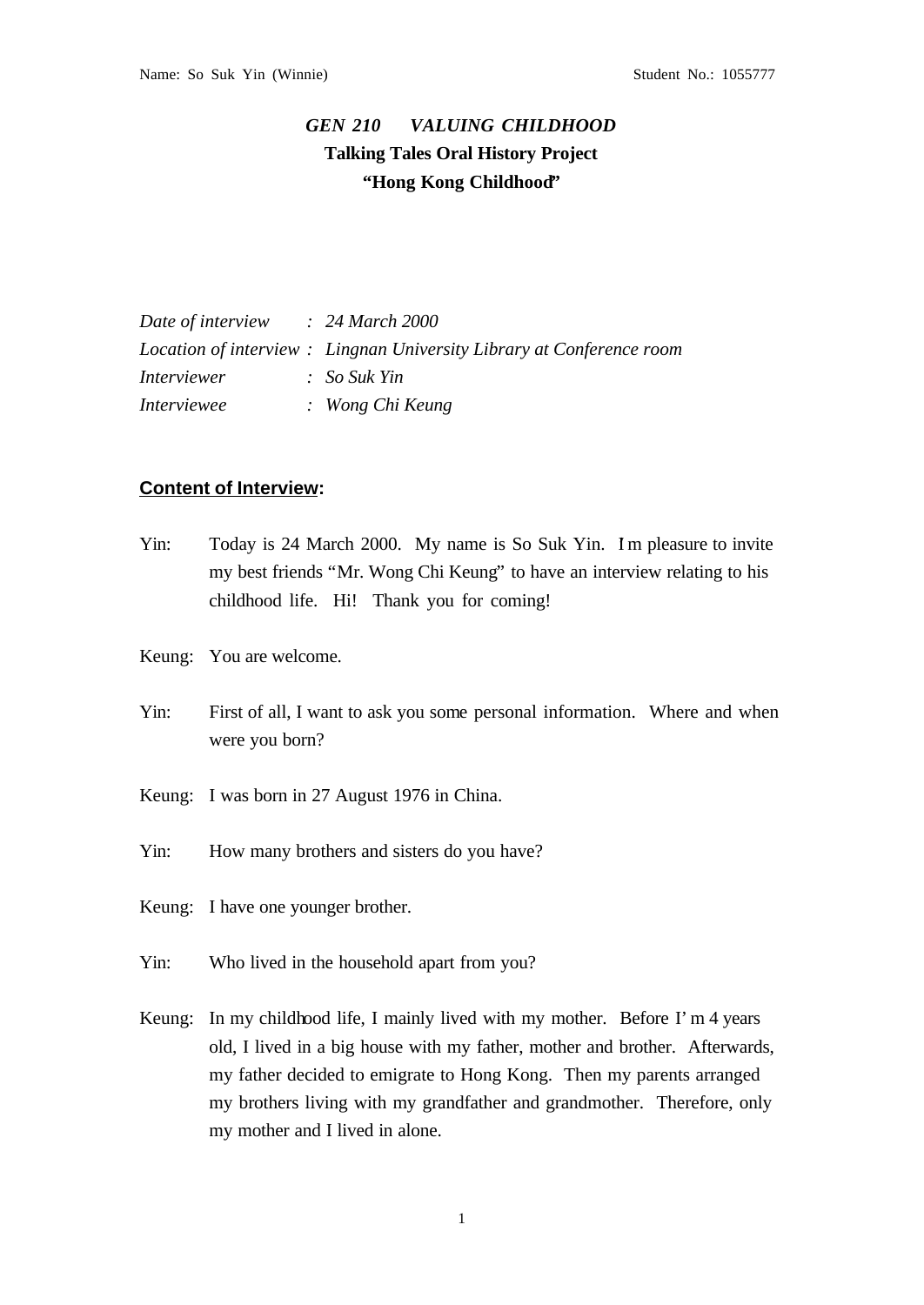- Yin: What was your father's and your mother's occupation in China?
- Keung: Because of no opening trade policy and any economic development in China, my parents mainly farming to maintain their daily life.
- Yin: When did you come to Hong Kong?
- Keung: Er …. I moved to Hong Kong in 1985.
- Yin: Why did you want to move in Hong Kong?
- Keung: Actually, my grandfather, who was a party member of Taiwan, needed to escape to Indonesia. He thought that my father couldn't maintain the daily life in farming. Thus, my father decided to move to Hong Kong in 1980. Afterwards, my father applied my mother and I moving to Hong Kong.
- Yin: How about the life of your brother. Why did your parents choose you early come to Hong Kong?
- Keung: In China, there were an emigration policy that allows only one child can come to Hong Kong with his parents. Originally, my father suggested that my brother apply to Hong Kong first because I had a communication problem with my family member and thus they dislike me, except my mother. But my mother was insistently opposed in their suggestion. In addition, my brother and I go to take a photograph. Im very lucky. Since the photograph of my brother could not be printed, then my brother could not apply to Hong Kong.
- Yin: What level did you attend in China?
- Keung: Um ......there had not kindergarten in China. I studied from primary one to primary three in school until I come to Hong Kong.
- Yin: What subjects did you learn? Did you have good academic results?
- Keung: I studied only two subjects in China Chinese and Mathematics. It has a difference from Hong Kong such as no English subject studied in China. Um ......the academic results were not so good, especially Chinese.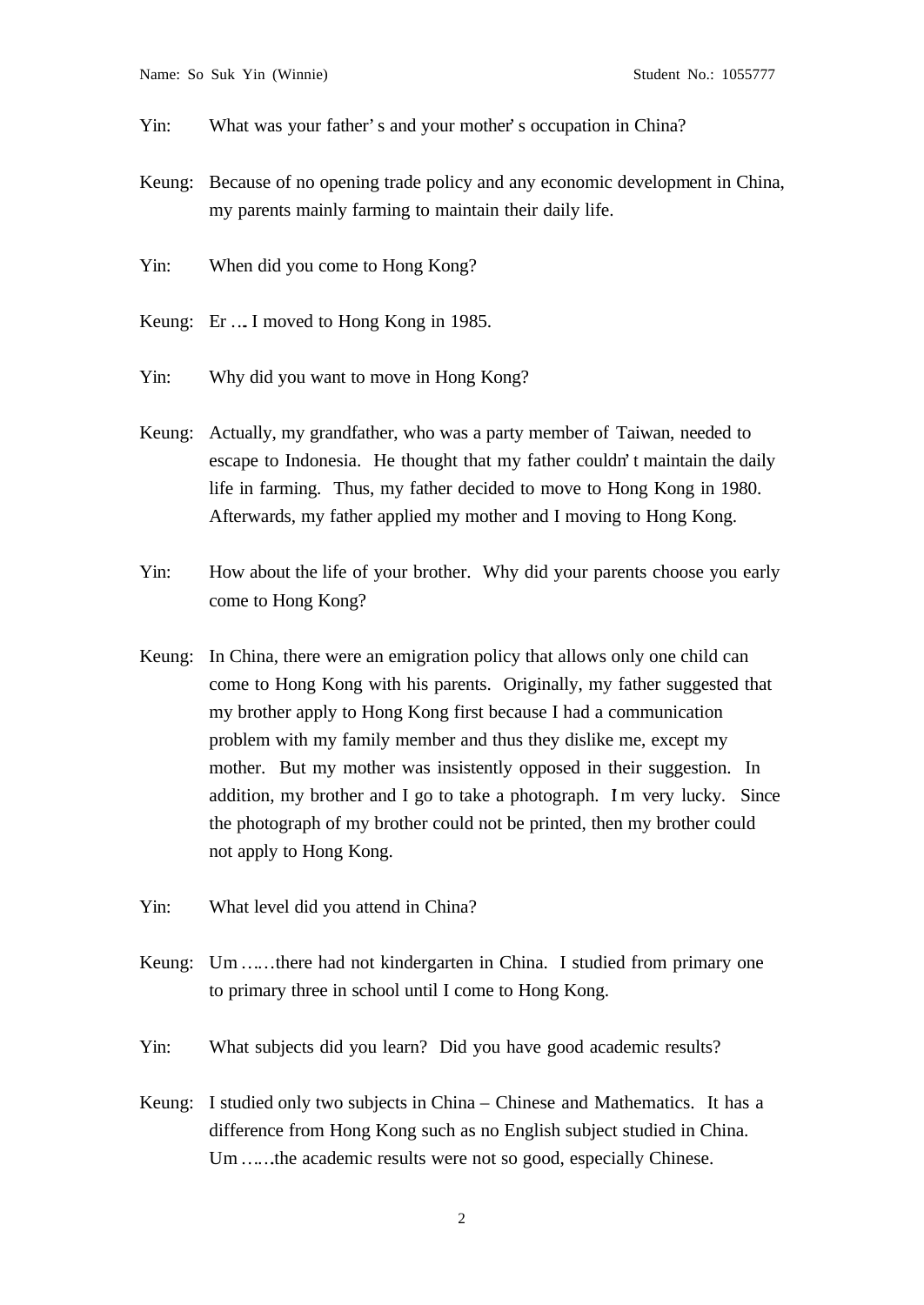Yin: Did you have any physical punishment by teacher?

- Keung: Absolutely. If I haven't finished my homework, then my teacher was likely to put off trouser and beat on the buttock.
- Yin: Whom did you play with? What games did you play as a child?
- Keung: In China, I liked to play with the same age group of neighbor's kids, for example catching insect and playing marble.
- Yin: How were household works divided?
- Keung: Actually, mother did almost all-household works. Owing to burning firewood at home, I didn't need to cook and wash clothes. Occasionally, I fed the chicken and duck.
- Yin: What sort of things were you punished for?
- Keung: I remember that I smoke on the bed but I was very careless which I burn the furniture. Fortunately, I haven't caused a fire. As a result, my mother had beaten on me.
- Yin: Did you think deviate from the home?
- Keung: In fact, I made a wrong thing at that event. Moreover, I didn't know where I could go. Thus, I didn't have an idea to leave out my family.
- Yin: Did you have any interesting things to share with me?
- Keung: During the age of four, I always lived on the floor in summer. One day, my brother took a spittoon walked around in home and then the urine threw it out to my body. There was a bit of a smell in my body. Afterwards, I took a shower immediately.
- Yin: Looking back are there any events in your childhood which stick in your mind?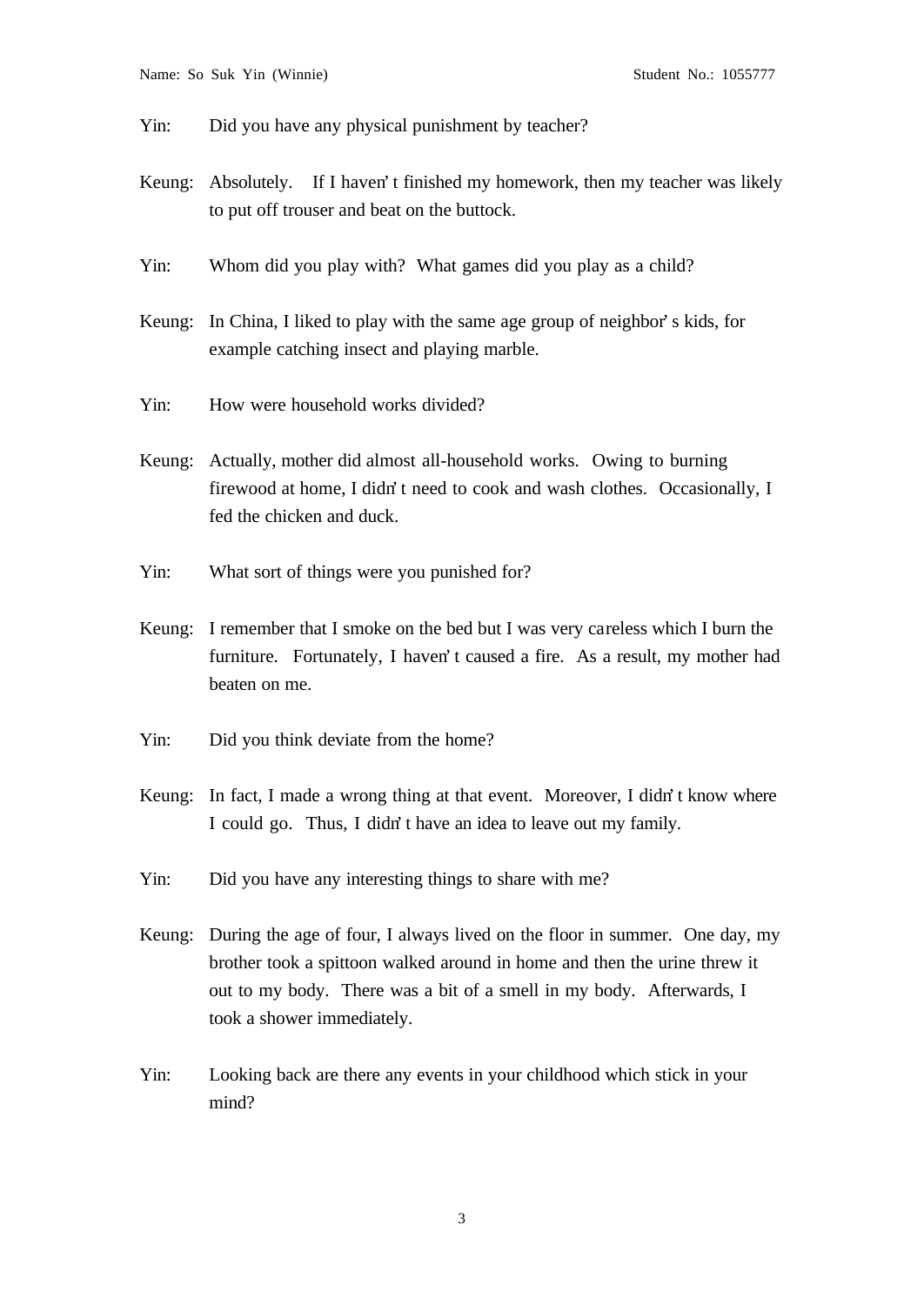- Keung: In my childhood, I go to play with my best friends. I forgot what reasons they would fight together. I only remember that I was suddenly taken a small knife from pocket and then stab with a knife to my friend's face. Unfortunately, my best friends had a scar on his face. Therefore, my mother took a physical punishment for me. After this event happened, I felt unhappy, to regret and be conscience-stricken to his friends.
- Yin: Have you a contact before?
- Keung: I didn't contact him when I moved to Hong Kong because I don't like to go back to my native place. If I see him again, I would apologize for him in the future.
- Yin: How do you describe your living environment in China?
- Keung: In China, I was quite rich and with a big house. We didn't cause anxiety to their lives. When my grandfather stayed in Indonesia, he still gave a lump sum to support our family. Afterwards, my father, who moved to Hong Kong, still paid a lump sum for the family's expenditure. Furthermore, my mother continued a farm work and then sold out for exchange in the market. Therefore, we had sufficient money to support whole family life.
- Yin: Would you adapt the environment when you just arrived in Hong Kong?
- Keung: Er ….. I was completely not adapted the Hong Kong environment. In China, the environment was so quiet and comfortable for me. But, in Hong Kong, I lived in a room near the major road. Every night I heard the noise of car. As a result, I didn't get much sleep. In addition, I think that the air of Hong Kong is so poor. I'm suffered a serious breath problem. I'm absolutely not suitable in Hong Kong environment.
- Yin: Is there any great difference in living environment of Hong Kong?
- Keung: Since Hong Kong have a reputation for oriental pearl and shopping paradise, I could taste different types of delicious foods in Hong Kong. However, the accommodation in Hong Kong was not good. In Hong Kong, my parents and I only lived in below one hundred square feet's room which including bed, television set and refrigerator etc.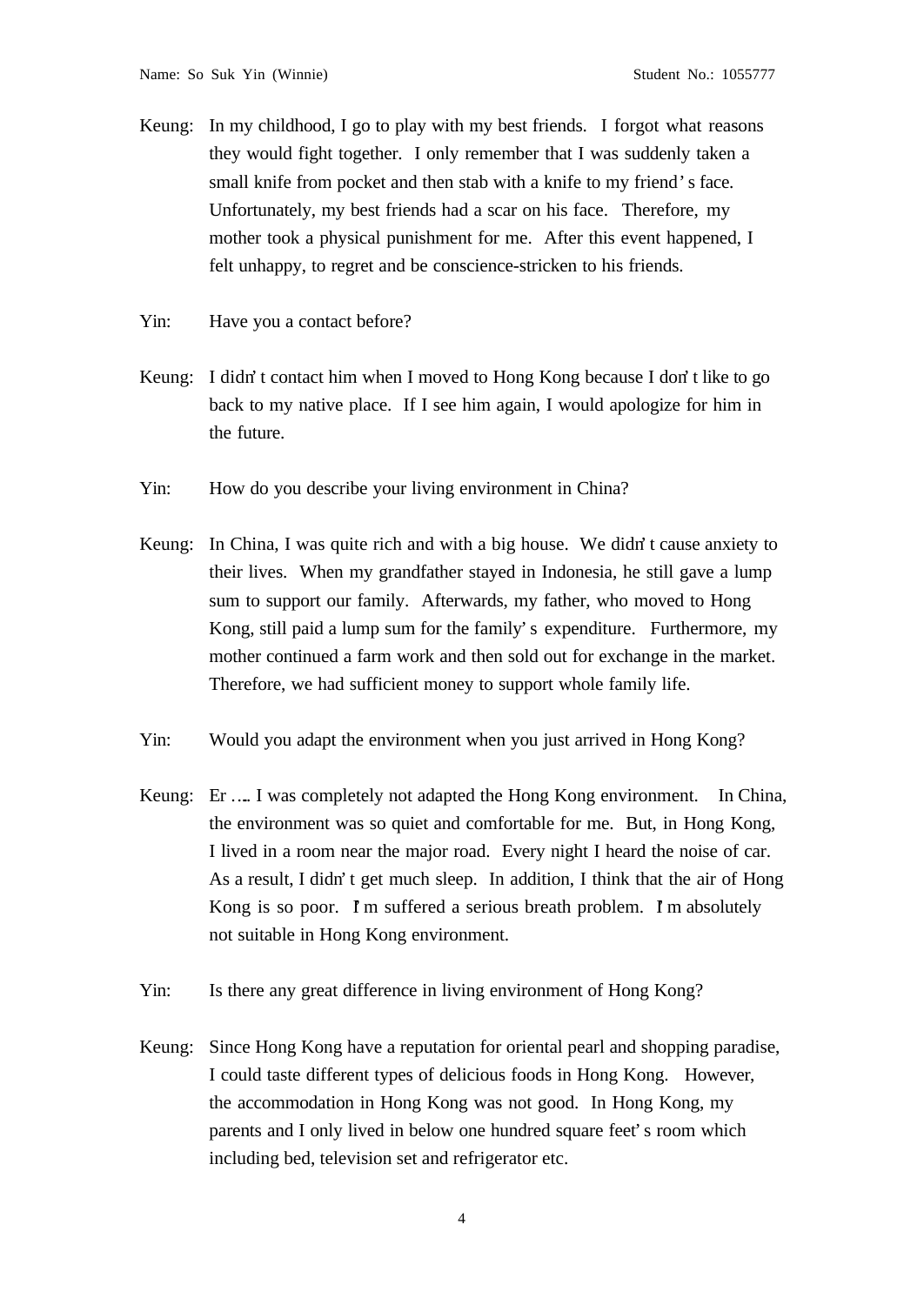#### Yin: Have you faced any difficulties for finding a primary school in Hong Kong?

- Keung: My parents said that it was very difficult to find a school for me. Maybe I'm a new emigrant to Hong Kong. Moreover, I haven't entered to a kindergarten in China and thus I only studied in a primary school until the age of seven. But my age of studying primary school in China is higher than in Hong Kong. Thus, most of the school didn't receive over the age's students. Finally, I remember that my parents were hardly found a school that is willing to receive me.
- Yin: Which school did you go to?
- Keung: I go to "Sun Wui Ku-Cheng Native's Association Tat Sin Primary School" in 1980. But this primary school has just removed.
- Yin: What level did you attend in Hong Kong school?
- Keung: Ah .....I attend in primary two at that time.
- Yin: Have you any discrimination in school?
- Keung: Other students have not discriminated against the new emigrant and they were absolutely accepted. Moreover, I usually used the Mandarin to communicate and play with other two new emigrants in school and thus I have less contact with other classmate.
- Yin: Is there any great changes in your primary school between China and Hong Kong?
- Keung: Actually, I found that the school life in China was not tight because only two subjects studied. Each class interval had a ten to fifteen minutes left. However, in Hong Kong, I felt very hard and tight because many subjects were studied, for example Chinese, English, Mathematics, Science and Art etc. Also, I only had a few minutes break in the school. Therefore, I felt very tired in Hong Kong school life.
- Yin: Can you remember any of the teachers or your friends who stick in your mind?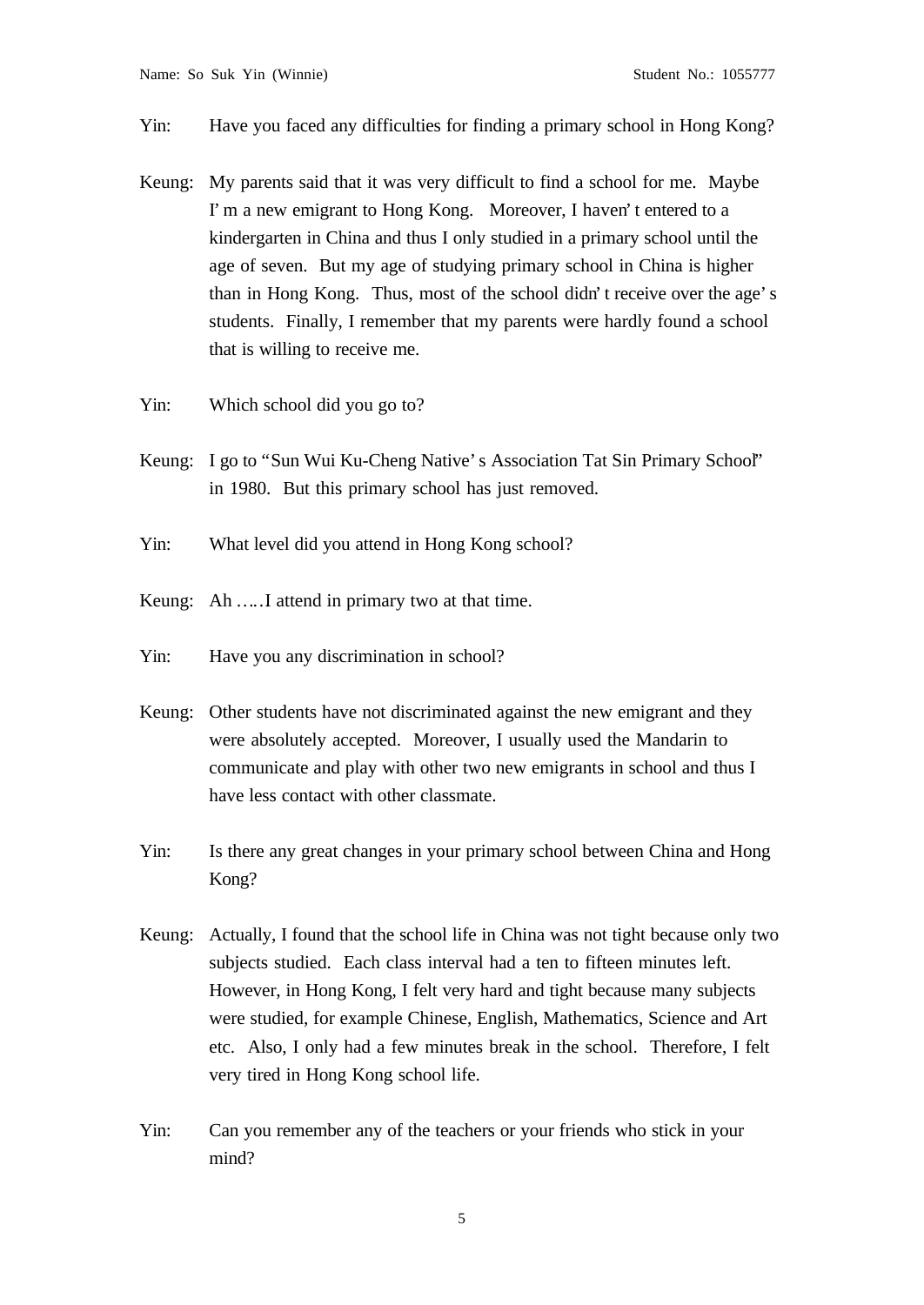Keung: I deeply remember that Miss Kwong Lai Ping, who is my class mistress, taught my English class in primary four. Since I haven't spoken fluent Cantonese and English, he found difficulties in school life. Therefore, the academic results are not satisfactory, especially English. I got 6 out of 100 marks. Until primary four, I had a teacher – Miss Kwong who taught me wholeheartedly. Then I had an improvement on the subjects. So I shows many thanks to Miss Kwong. In addition, I had two primary classmates as my best friends until now. Originally, they were the new emigrants in China. Thus, we could communicate and co-ordinate each other. Besides, the class mistress called us "Triple Wong" because the first name of my best friends and I were "Wong". It's a deeply impression for me during primary school life.

Yin: Whom did you play with when you moved to Hong Kong?

- Keung: Actually, my parents did not have time to take care of me due to work. So I always stayed alone at home to do homework. Since the discipline is strictly executed in my family, my parents didn't allow me to go out. In my childhood life, my father also controlled and punished me. As a result, I didn't contact or play with other child when I come to Hong Kong.
- Yin: How were household tasks divided in Hong Kong?
- Keung: Since my parents didn't have time to do household tasks due to work, I'm responsible for washing clothes and sweeping the floor etc.
- Yin: Did you have to care for my brother?
- Keung: Um ..... No, I didn't have to care for my brother. When my brother moved to Hong Kong in 1990, I studied in secondary school. Moreover, my brother is a twelve years old and therefore I didn't need to take care of him.
- Yin: Looking back are there any unforgettable events in your childhood in Hong Kong?
- Keung: Until now, I deeply remember that my parents take a serious punishment to me 3 or 4 days per week. It makes me unhappy afterwards.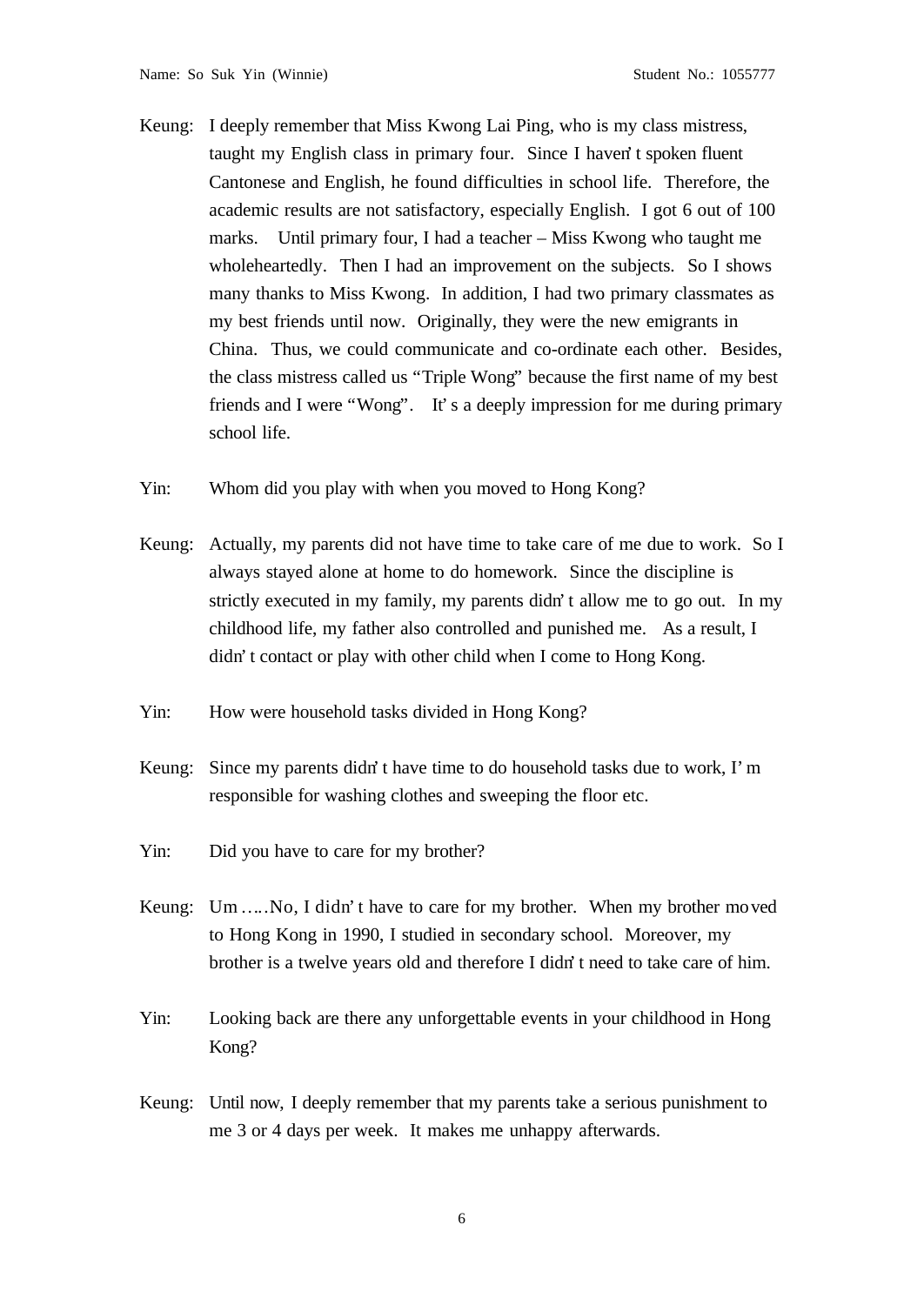Yin: Did you think deviate from home?

- Keung: Er … … I wanted to deviate from home because I would like to freedom. When my father came back to home, he would express his unhappy feeling to his family. Then he must let off his angry on his child. But I didn't want to kill myself.
- Yin: Did you hate your father?
- Keung: Now, I don't hate my father very much. But I never talk with my father at home. Um .... he sometimes want to know what happens for my school life.
- Yin: How did your parents see your future?
- Keung: They put much pressure on me about my future. They hope that I could get good academic results and study in university.
- Yin: What did you want to do?
- Keung: In my childhood life, I wish to become a pilot because I would like to fly anywhere free and far away to my father.
- Yin: Did you have special hobbies?
- Keung: In some period, I'm interested in collecting the stamp and reading books.
- Yin: Which books would you like to read?
- Keung: I would like to read some comic books called "<br>
... "
- Yin: As a child, which TV program did you like?
- Keung: I would like to watch cartoon film such as "Doraemon", "Doctor IQ Plum",  $\ldots$  " etc.
- Yin: Can you remember what news happened in your childhood?

7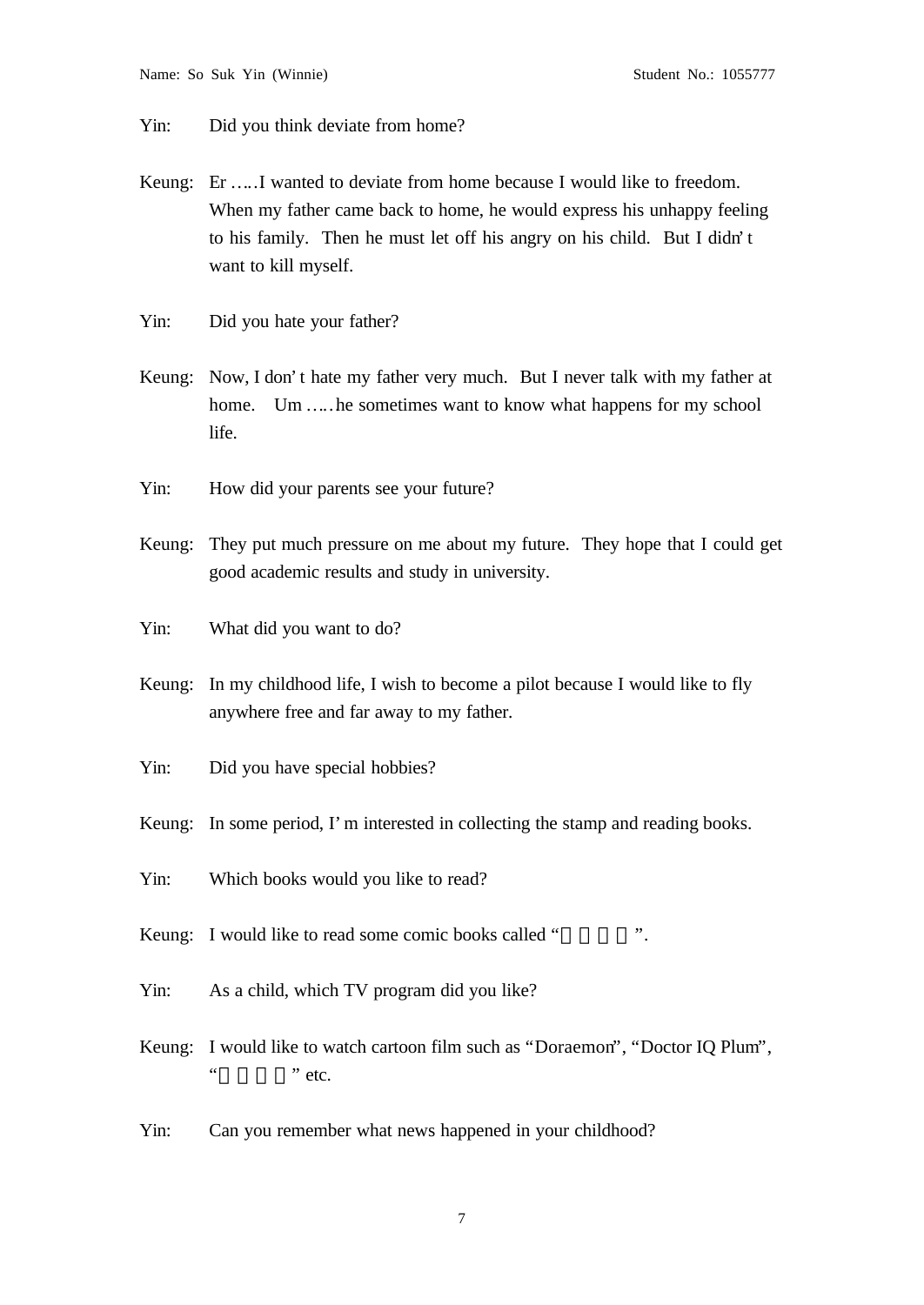Keung: I remember that "<sup>\*\*</sup> happened in Beijing, dated 4 June 1989. The event appeared due to dissatisfy the Chinese Policy by the university students. In this event, it caused many people death. This was a global event that shock to all people at that time. Moreover, my uncle, who was one of the university students, participated in the demonstration against the Chinese Government. We worried about his safety in Beijing. Therefore, I can't forget this events.

- Yin: How about change to the memory of secondary school? Which secondary school did you go to?
- Keung: I entered in "TWGHs Mrs Wu York Yu Memorial College" until Form 7 because the location of my secondary school is close to my home. Moreover, my teacher – Miss Kwong recommended this secondary school to me. Finally, I felt happy and satisfactory to enter in this school.
- Yin: During your study period, what were your favorite subjects? Why?
- Keung: From Form 1 to Form 3, I would like to study Chinese History. Im Chinese. I think that this is so important for me to understand more about our history. Besides, the teacher taught the topic more active and vivid. Thus, I would develop an interest in history.
- Yin: What academic results did you get? Did you have a pressure in school?
- Keung: In secondary school, the academic results are so good. I could get eleven ranking out of forty people in class. Actually, I haven't studied under pressure due to do a less homework in school. If I really have a pressure, most of them are coming from my parents.
- Yin: Can you remember any your love story in secondary life?
- Keung: I had a girl classmate who was my Form 1 friend. I had a feeling on that girl but I did not say to her. Afterwards, she changed to other school in Form 2. Then, I don't meet her again.
- Yin: How did you feel in your childhood?